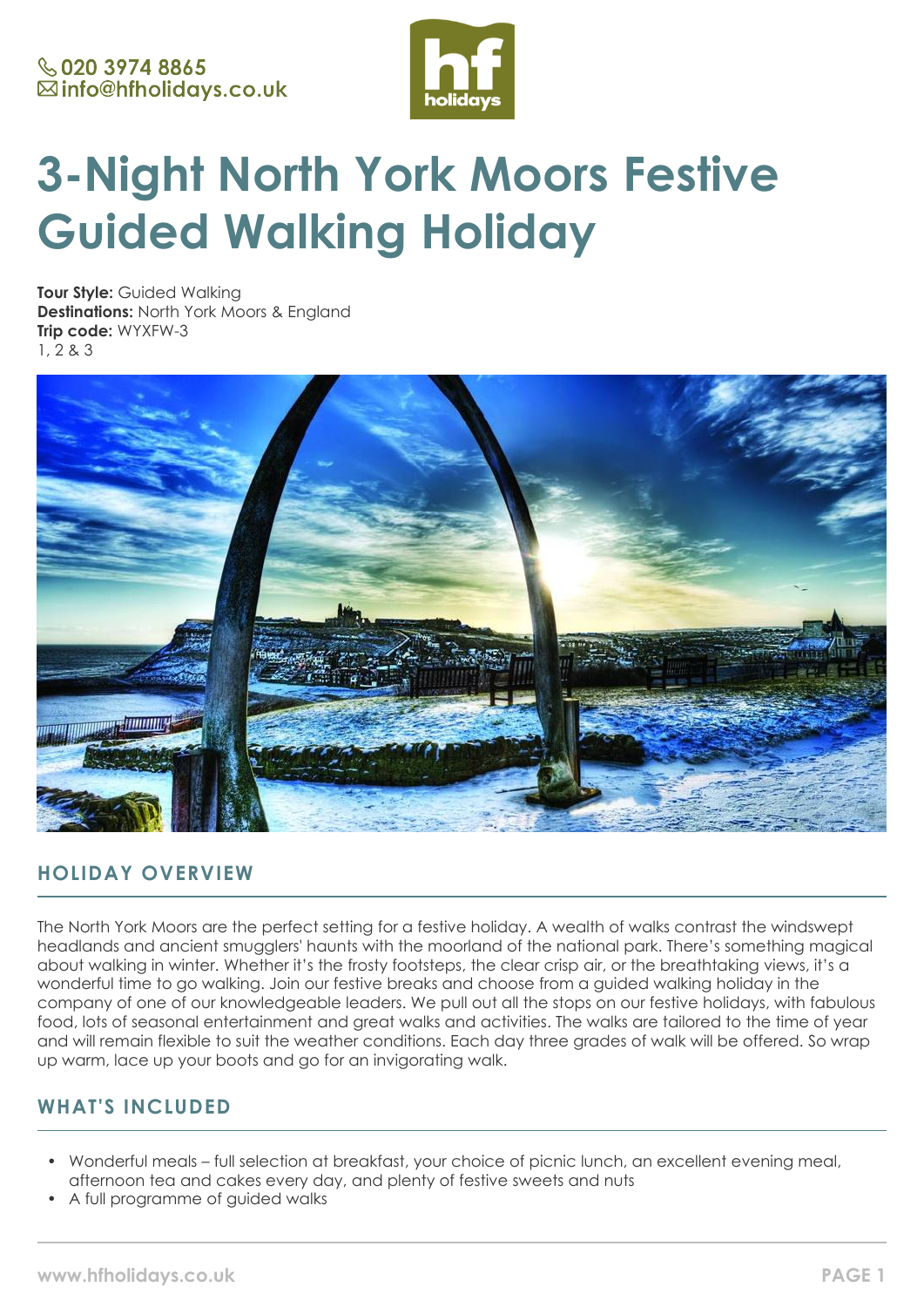- The services of experienced HF Holidays' leaders
- Any transport to and from the walks
- A packed programme of evening activities offering something festive for everyone, including some old HF favourites
- A celebration dinner with all the trimmings on Christmas Day and New Years Eve

# **HOLIDAYS HIGHLIGHTS**

- Enjoy a warm festive welcome and relax at Larpool Hall with splendid views over the Esk valley and towards the sea
- Plenty of exercise to walk off the festive excesses
- A choice of guided walks in spectacular winter scenery
- Let your experienced leader bring classic routes and offbeat areas to life
- Cosy country inns with roaring log fires and famous Yorkshire hospitality to round off many walks
- Just relax, soak up the party atmosphere, enjoy wonderful festive fare and leave all the organising to us

## **TRIP SUITABILITY**

This is trip is graded Activity Level 1, 2 and 3.

The walks are tailored to the time of year and will remain flexible to suit the weather conditions. Each day three grades of walk will be offered. Typically, easier walks are up to a maximum of 7 miles (11km), medium walks are up to a maximum of 9 miles (14½km), while harder walks can be up to a maximum of 12 miles (19km).

#### **ITINERARY**

## **Day 1: Arrival Day**

You're welcome to check in from 4pm onwards.

Enjoy a complimentary Afternoon Tea on arrival.

## **Day 2: Along The Smuggler's Coast**

**Option 1 - Runswick Bay To Sandsend**

**Distance:** 6 miles (9.5km)

**Total ascent:** 1,000 feet (300m)

In Summary: Enjoy a glorious section of the Yorkshire coast between Runswick Bay and Sandsend. We start along the beach, then ascend onto the cliff-top path which takes us around the headland at Kettleness and on to Sandsend.

Highlight: There's time to explore Staithes before rejoining the coach to start our walk at Runswick Bay. Staithes is a timeless fishing village with cobbled streets and historic buildings.

**Option 2 - Staithes To Sandsend**

**Distance:** 9½ miles (15.5km)

**Ascent:** 1,750 feet (540m)

**In Summary:** Starting from Staithes we follow the impressive cliff top section of the coast to Runswick Bay. Our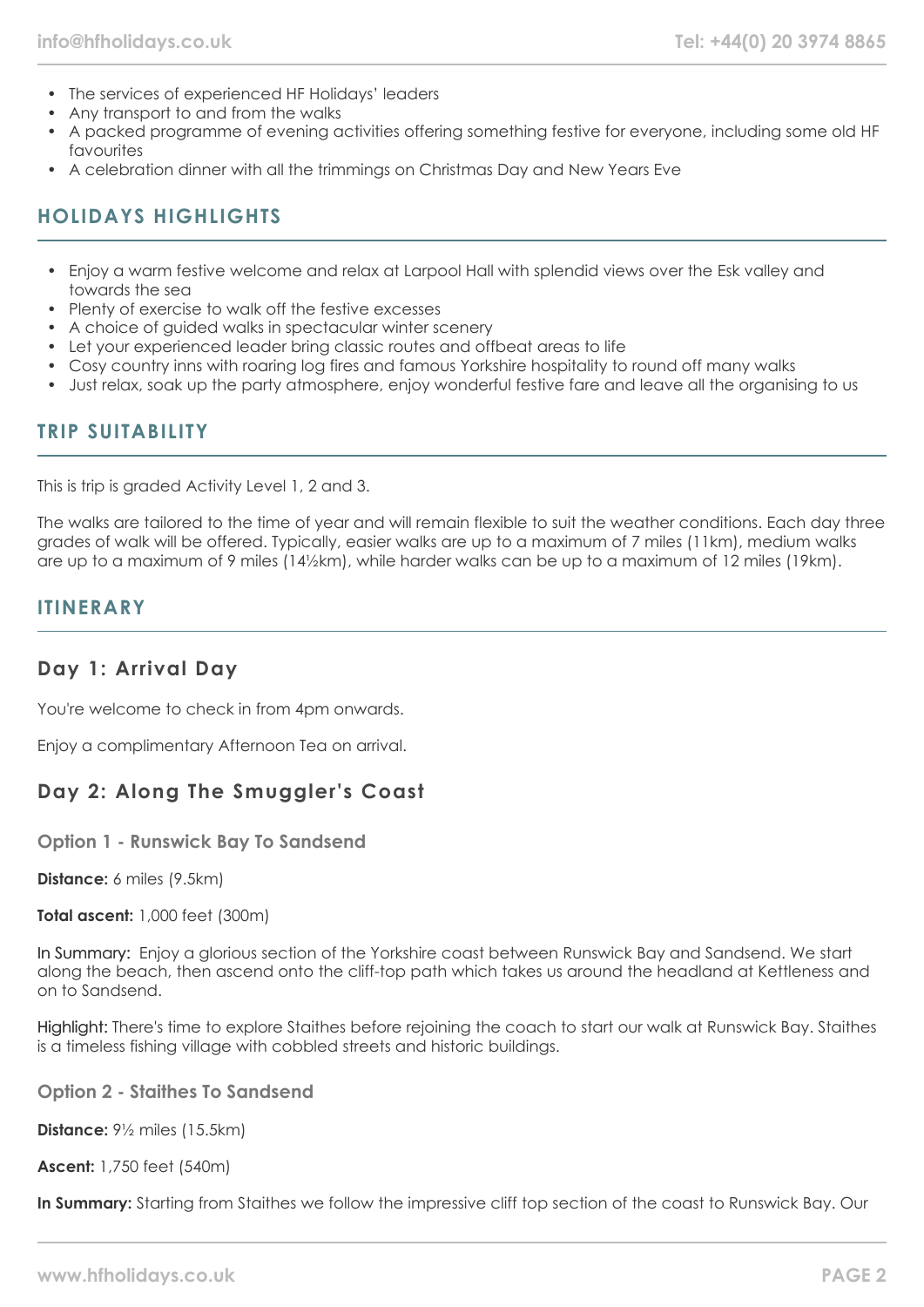walk continues along the Cleveland Way to Kettleness and Sandsend.

**Highlight** Look out for the once-thriving harbour at Port Mulgrave, built in the 1850s to transport iron ore. You can see the remains of the 1 mile tunnel that connected the mine to the harbour.

**Option 3 - Boulby To Sandsend**

**Distance:** 12 miles (19.5km)

**Ascent:** 1,900 feet (580m)

In Summary: From Boulby we follow the coastal path all the way to Sandsend, taking in the quaint fishing village of Staithes, the sweeping arc of Runswick Bay, and the remote headland of Kettleness.

**Highlight:** As you approach Sandsend there's a glorious view along the 2½ mile long beach towards Whitby, with the ruins of Whitby Abbey prominent in the distance.

## **Day 3: Villages South Of The Esk**

**Option 1 - Sneaton And Stainsacre**

Distance: 7½ miles (11.5km)

Ascent: 750 feet (240m)

In summary: We make our way to Ruswarp then ascend, with great views as far as Whitby Abbey, to the village of Sneaton. Our return takes us via the village of Stainsacre.

Highlight: Check out the award winning ice cream maker in the village of Sneaton.

**Option 2 - Iburndale & Ugglebarnby**

Distance: 9 miles (15km)

Ascent: 1,050 feet (320m)

In summary: We follow the Esk valley to Sleights before ascending through Iburndale to the delightfully named Ugglebarnby then on to Sneaton and Stainsacre.

Highlight: Walk through pretty villages and enjoy lovely riverside vistas.

**Option 3 - Ugglebarnby, Rigg Mill & Stainsacre**

Distance: 11½ miles (18km)

Ascent: 1,200 feet (360m)

In summary: On this lovely route, we walk along the Esk valley to Sleights then beside lovely Iburndale Beck before ascending to Ugglebarnby. Our return journey takes us via the site of a disused water mill once belonging to Whitby Abbey.

**Highlight:** A lovely leg stretcher through beautiful countryside taking in quaint villages along the way.

## **Day 4: Departure Day**

Enjoy a leisurely breakfast before making your way home.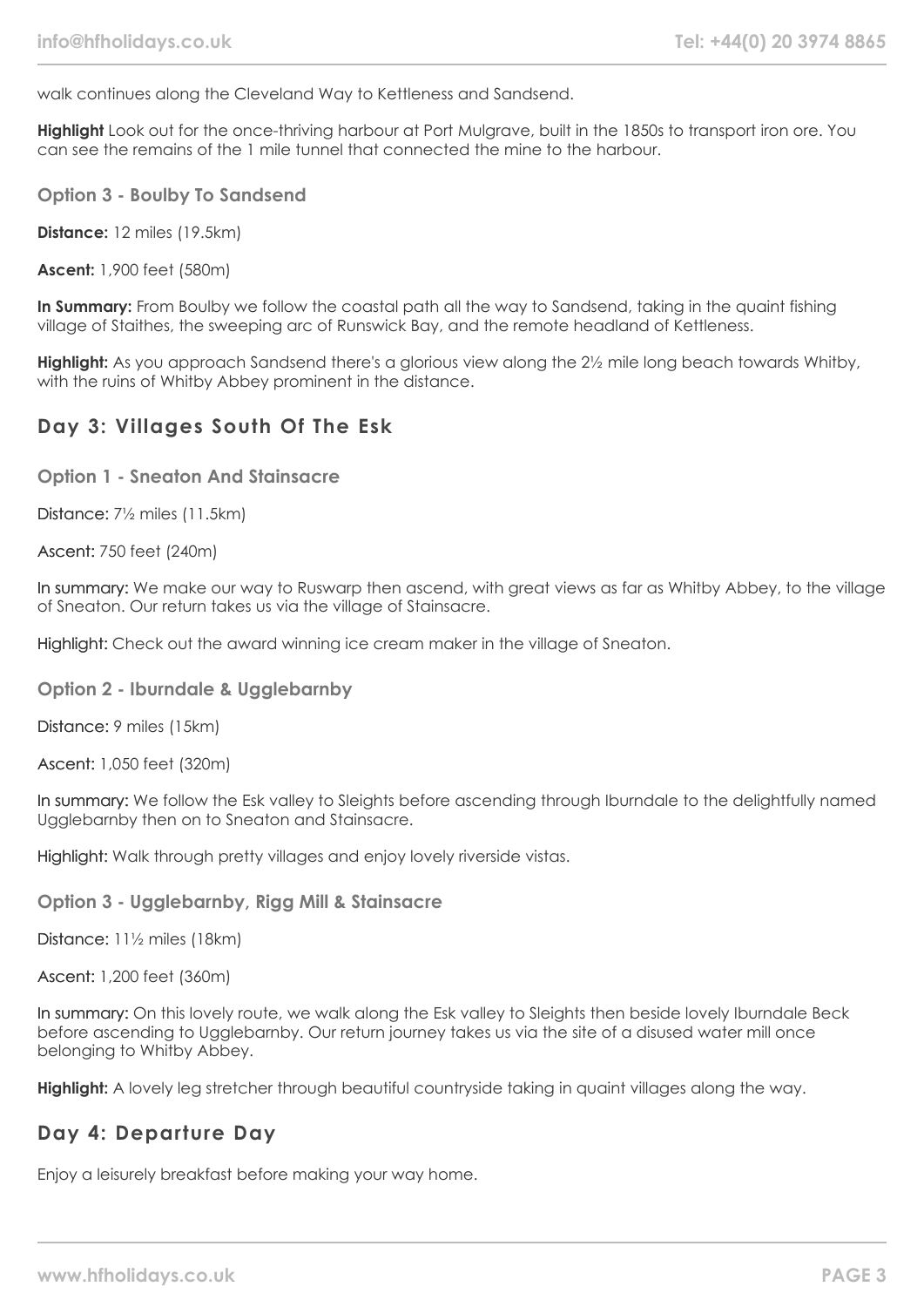# **ACCOMMODATION**

# **Larpool Hall**

Escape to Whitby, whose handsome harbour and medieval streets are famously the setting for Bram Stoker's Dracula and home to the world's best fish and chips, for a stay in Larpool Hall. This imposing Grade II listed Georgian mansion has been part of the town for hundreds of years and has evolved to offer an updated take on traditional hospitality. The Hall retains its original grandeur and styling, while offering guests the perfect mix of contemporary comforts to deliver a large amount of atmosphere and character. Sweep up the magnificent staircase, marvel at the impressive fireplaces, watch through the large picture windows and feel yourself transported. With 29 rooms, 14 acres of attractive grounds and views over the Esk Valley, you couldn't be better placed. Step out to explore the coast, Captain Cook country or walk on the Cleveland Way. Discover Robin Hood's Bay and hunt for fossils or head deep into the North York Moors for a contrasting landscape carpeted in sweetly scented heather.

# **Country House Accommodation**

#### **Accommodation Info**

## **Need To Know**

We appreciate that COVID-19 continues to impact the nations. The English, Scottish and Welsh governments are not always in sync, so measures in our country houses may vary between the nations. We thank all quests for adhering to the measures we have introduced to keep our guests, leaders and team members safe.

You can see our latest FAQs and guarantees at <https://www.hfholidays.co.uk/coronavirus-travel-advice>

#### **Ventilation, Physical Distancing Measures and Group Sizes around the Houses**

We will keep our public areas well ventilated; for your comfort you might want to pack an extra layer to keep you comfortable.

With the relaxation of physical distancing, we will be allowing larger groups to dine and relax in the bar together.

Hand sanitiser stations will be made available in frequently used public areas for guests and staff use. It is advisable to bring additional hand sanitiser for whilst you are out walking.

We always follow the latest regional government advice, but our one recommendation is don't forget your face mask! There is no requirement to wear a face covering in communal areas, but you may of course choose to. Some places throughout the UK may still require you to wear a mask even if the government legislation does not. With this in mind we suggest you bring a personal supply of face coverings for the duration of your stay.

#### **Servicing Bedrooms:**

At this stage we are not reintroducing our daily room servicing. Extra tea, coffee, milk, towels and toiletries will be available on request from our team. Bins can be left outside your door for emptying.

#### **COVID-19 Symptoms or Cases**

If a guest has symptoms of COVID-19 then they should inform the house team and immediately self-isolate to minimise any risk of transmission and make arrangements to request a COVID test. If a guest receives a positive test result, they should return home if they reasonably can. They should where possible use private transport but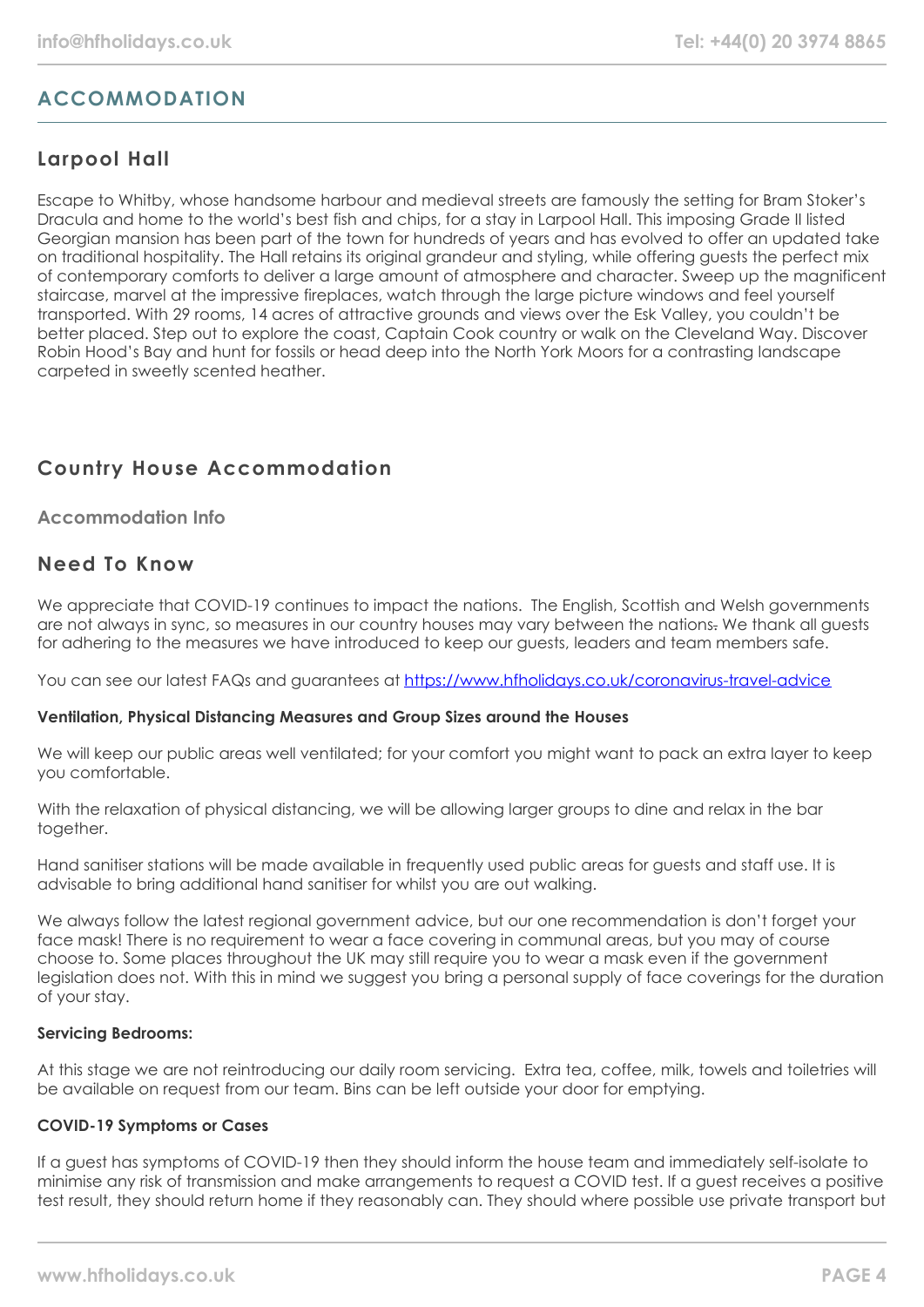only drive themselves if they can do so safely. If a guest cannot reasonably return home, they should discuss their circumstances with the House Manager. Additional charges may be levied if a guest needs to self-isolate for longer than their planned holiday.

#### **What can you do to help keep everyone safe?**

- Wear a face mask/covering where required and please bring plenty of face coverings for the duration of your stay
- Carry/use hand sanitiser
- Wash your hands frequently with soap and water when possible
- Cover your mouth and nose with a tissue or your sleeve when you cough or sneeze
- Avoid passing round objects such as cameras & phones
- If you are displaying symptoms of Coronavirus, please do not travel to an HF Holidays House

#### **Rooms**

#### Tea & coffee-making facilities, TV, Hairdryer, Toiletries, Wi-Fi

Stay in one of the Hall's smartly presented rooms, where contemporary design touches complement the original architecture and features. With 29 bedrooms, Larpool Hall has plenty of space and there's a range of Classic, Premium and Superior Rooms to choose from. Choose the very spacious Room 15 on the ground floor for its lemon and grey styling, super-comfy sofa in front of a large fireplace and views across the Esk Valley. Climb to Room 2 on the first floor for similarly expansive vistas from the front of the house, or settle in under the eaves and exposed beams of beautiful Room 30 on the second floor of the house.

All 'Classic' rooms are ensuite and furnished to a high standard. There are also several 'Premium' and 'Superior' Rooms that are either larger or have a desirable view, a more luxurious mattress and larger television – upgrade your stay for just an extra £15-25 per person per night. You can choose a specific room for an extra £30 per room, subject to availability. Upgrade supplements still apply.

#### **Check in:**

Check in opens at **4pm** for all guests. Guests will be unable to access any of the Country House facilities, including leaving luggage before 4pm.

We are delighted to invite you to enjoy a complimentary Afternoon Tea on arrival. Relax and meet your fellow guests and leaders.

#### **Check out:**

#### Check out time: **10am**

Please note, you will need to settle your bill before departure and payment will only be possible by card. Gratuities and donations to the Pathway Fund can also be made by card.

## **Facilities**

#### Free Wi-Fi, boot room and drying room, extensive garden, multi-purpose activity room, three lounges, library and board games to borrow

After a day exploring the tight and twisty streets of Whitby or the windswept headlands and smugglers' haunts of the Yorkshire coast, come back to the house and its specially tailored walkers' facilities. Relax outside in the pretty courtyard or stroll the 14 acres of grounds and gardens with their manicured lawns and mature trees. Grab a well-thumbed copy of Dracula and hole up in the lounge, or join fellow guests in the large ballroom with its comfy seating and central dance floor to discuss your own adventures. The small, sociable bar provides another great space in which to relax.

#### **Welcome Information**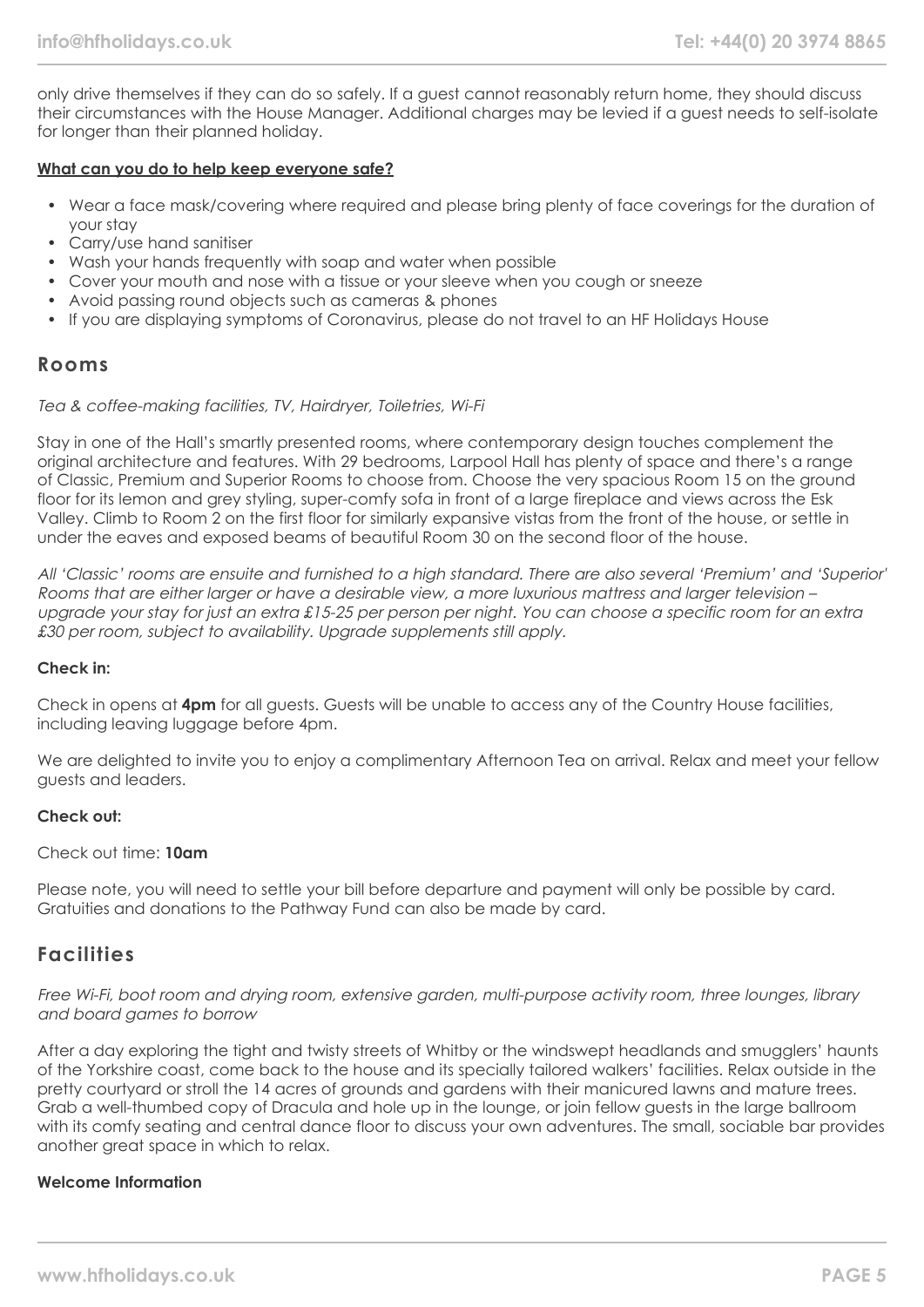A Welcome Information Pack providing details about the Country House and your holiday will be available in each bedroom. This personal pack of information will detail what to expect during your stay in the house, the menu for the duration of your stay, dinner & picnic lunch order forms and the guest registration form for completion.

Our houses are locked at night-time and accessible with a door code which is available in the Welcome Pack. However, we also recommend making a note of the Duty Manager number on arrival, in case of an emergency or getting locked out.

#### **Evenings**

Join our team after dinner on Wednesday evenings to see if you've got the knowledge to triumph in the HF Big Pub Quiz! There will also be another evening of entertainment at the beginning of the week which will vary depending on the house you are visiting.

If there are leaders resident, they will be available to chat to guests about self-guided walks. You can borrow walking route notes and maps from our Discovery Point.

#### **Walks Talks – Guided Walking Information Briefings**

Self-Guided guests are always welcome to join our Guided Walking briefings to hear about the local conditions.

Our leaders will deliver a Guided Walking Information Briefing on each arrival day before and after dinner followed by a group Walks Talk to let guests know about the following day's walks. Walks Talks are usually before and after dinner prior to each walking day. The information is repeated so you can join whichever time suits you.

If you are undecided which walk to do, our leaders will be available in the bar or lounge to answer any questions you might have. Our website contains up-to-date information about the walks for each holiday.

Before you leave for your walk your leader will run through a short safety briefing for the day.

Each day, the latest weather forecast will be displayed for all guests to check to ensure appropriate clothing is worn for the walks.

Please note, if you decide to do your own walks, or you are on a self-guided walking holiday, you must complete an Independent Walker Card each day. These can be found near the Discovery Point in the house.

## **Food & Drink**

As at all our country houses, holidays are full board, from afternoon tea served as a welcome treat through that evening's meal to a hearty breakfast on the day of departure. Food at Larpool Hall is varied with a strong emphasis on the use of seasonal British produce. Our experienced chefs create each dish using only the freshest ingredients and, when in season, use home grown herbs and vegetables taken from our own gardens to give a true taste of the local area.

Along with many hospitality business across the UK we are presently experiencing disruption to our food and drink supply chain. COVID continues to limit the ability of suppliers to deliver and the war in Ukraine (along with several other global challenges) is impacting availability of many basic products. We are working hard to ensure that these challenges do not negatively impact your holiday but ask for your understanding should we need to make last minute changes to dishes or menus.

## **Accessibility**

For accessibility and assistance information, please contact our expert team on [020 3974 8865](tel:02039748865) or view the accessibility information online for [Larpool Hall](https://www.hfholidays.co.uk/%22images/Documents/accessibility_statements/larpool-hall---accessibility-information---update-mar-2021.pdf%22)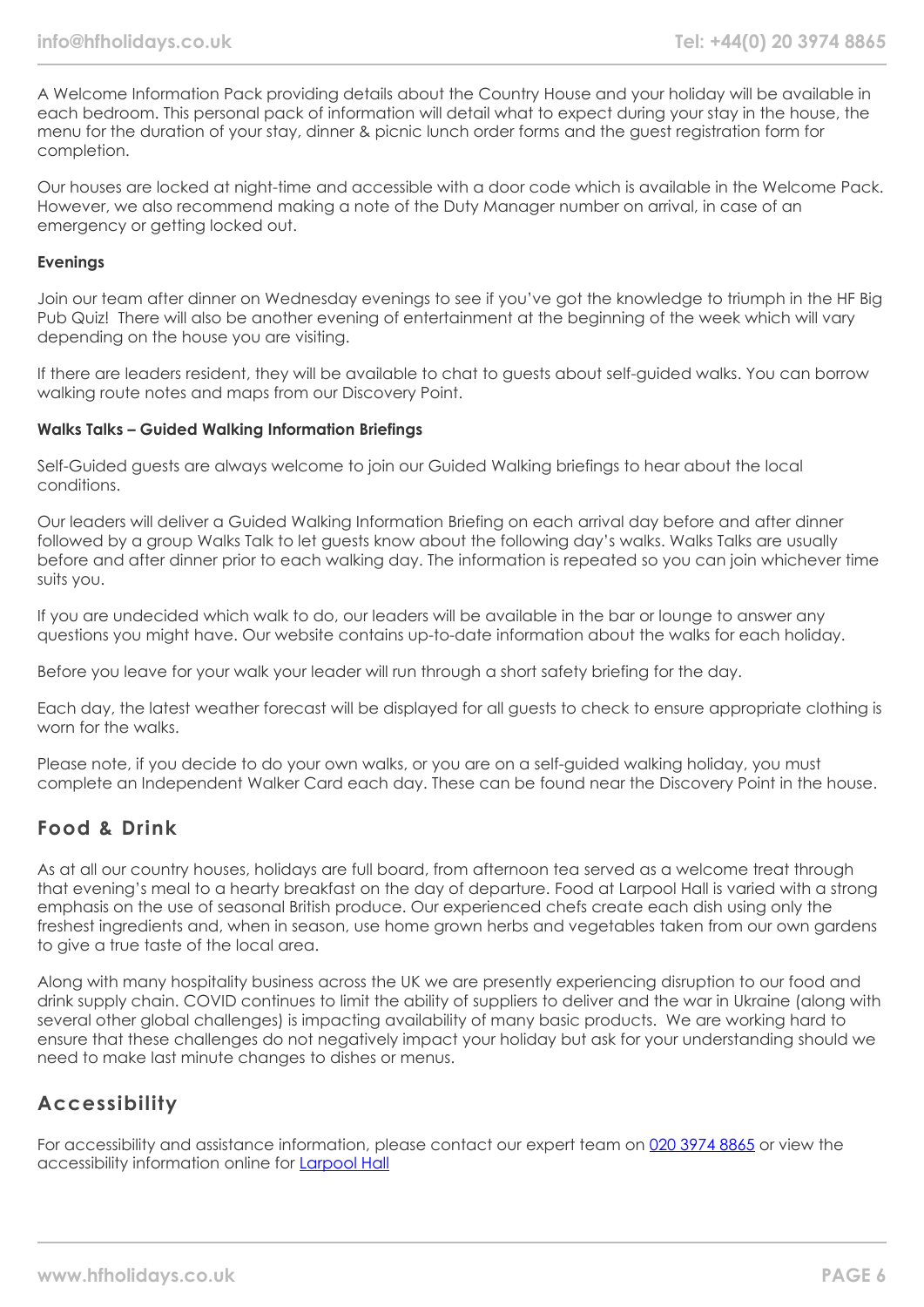## **TRAVEL DETAILS**

Our address is: Larpool Hall, Larpool Drive, Whitby, North Yorkshire, YO22 4ND Tel: [01947 602737](tel:01947602737)

## **By Train:**

The nearest railway station to Larpool Hall is at Whitby, However, you may find that travelling to Scarborough station is more convenient. For train times and route planning by train visit [www.nationalrail.co.uk](https://www.nationalrail.co.uk/) or phone [03457 48 49 50.](tel:03457484950)

## **By Taxi:**

The 2-mile journey from Whitby station takes approximately 10 minutes, and costs around £6 per 4 seat taxi. The 21-mile journey from Scarborough rail station takes approximately 40 minutes, and costs around £30 per 4 seat taxi. Please note: these are guide prices for 2022 for a 4-seat taxi. 8-seat taxis are also available at a higher rate. You can pre-book a taxi from our recommended taxi company, Abbey Taxis. A shared taxi will be arranged wherever possible. Please pre-book your taxi at least 7 days in advance by contacting:

#### **Abbey Taxis\***

Tel: [+44 \(0\) 1947 601212](tel:01947601212) Email: [abbeytaxiswhitby@gmail.com](mailto:abbeytaxiswhitby@gmail.com)

The return taxi journey can be arranged on your behalf by the Larpool Hall Manager. \*Abbey Taxis is not owned or managed by HF Holidays

## **By Bus:**

The 93 bus runs regularly between Scarborough station and Whitby; the journey takes around an hour. As you approach Whitby, alight by the Larpool Industrial Estate. From here it is an 800 metre walk to Larpool Hall. See [www.traveline.info](https://www.traveline.info/) for bus times.

## **By Car:**

Most guests approach Whitby via the A171 from Teesside or the A169 from Pickering and Malton; these roads converge at a roundabout about 2 miles outside Whitby. After this roundabout and as you approach Whitby, cross another roundabout then turn right at the traffic lights signposted to Scarborough. Cross the large bridge over the River Esk, then immediately turn right into Larpool Lane. Towards the top of the hill take the narrowing road of Larpool Drive. Larpool Hall is directly ahead at the end of this road. A free car park is available in the grounds.

## **Travelling From Overseas**

Manchester Airport is served by a range of long-haul flights. There are trains every hour from the airport to Scarborough with one change at Manchester Piccadilly or York. Allow around 3 hours to reach Scarborough see [www.nationalrail.co.uk](https://www.nationalrail.co.uk/) for train times.

Flying to London Heathrow airport is another option, but has a longer onward train journey - allow 4½ hours to reach Scarborough. From Heathrow first take the Piccadilly line Underground train to London Kings Cross station. From here take a train to Scarborough (1 change at York) - see [www.nationalrail.co.uk](https://www.nationalrail.co.uk/) for train times.

From Scarborough you can complete the journey to Whitby by bus or taxi (see above).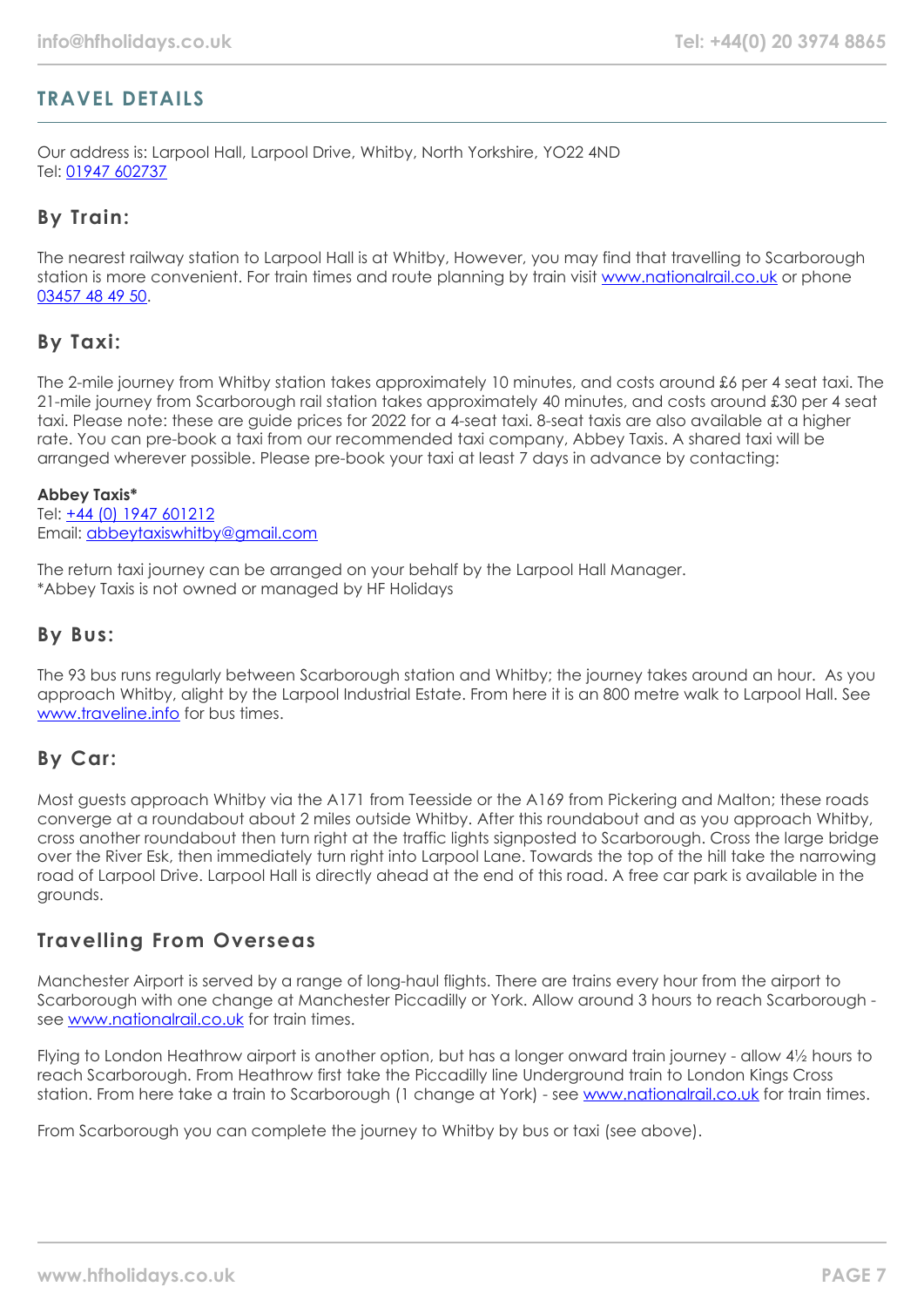# **LOCAL AREA**

During your stay at Larpool Hall you may enjoy visiting the following places of interest, either in your free time, on your journey to and from Whitby or on your self-guided holiday:

Whitby is a bustling harbour town and a popular tourist destination. From Larpool Hall it is a 1½ miles downhill walk, or a short drive to the town centre. The town has a full range of facilities including shops, banks, pubs and cafés. If you don't mind the queue, the [Magpie café](http://www.magpiecafe.co.uk/) on the waterfront is said to serve England's best fish and chips!

## **Whitby Abbey**

The iconic ruins of [Whitby Abbey](https://www.english-heritage.org.uk/visit/places/whitby-abbey/) command a wonderful position above the harbour and can be reached by climbing the famous 199 steps. About 10 minutes' drive or a 1½ mile walk.

## **Staithes**

The pretty fishing village of [Staithes](https://www.yorkshire.com/places/yorkshire-coast/staithes) is a pleasant spot to visit. Young children may well recognise the village as the setting for Old Jack's Boat on CBeebies. Around 25 minutes' drive from Whitby.

## **North Yorkshire Moors Railway**

The [North Yorkshire Moors Railway](https://www.nymr.co.uk/) operates steam trains over its 18 mile line between Grosmont and Pickering and in the summer some trains continue over the branch line to Whitby. This is a highly scenic route: one reason why the line has become Britain's most visited steam railway. The well-kept and historic stations are worth seeing for their own sake and you may well recognise Goathland which has doubled as 'Adensfield' on the Heartbeat TV series, and as 'Hoasmeade' in the Harry Potter films. Either join the train at Whitby, or at Grosmont, about 20 minutes' drive away.

## **Scarborough & Stephen Joseph Theatre**

Scarborough is a quintessential Victorian seaside resort with plenty of attractions for both young and old. The [Stephen Joseph Theatre](https://www.sjt.uk.com/) in Scarborough is home to Alan Ayckbourn, the renowned playwright. It has two theatres - the round and the McCarthy which doubles as a cinema, plus a restaurant and shop.

## **Whitby To Scarborough Cycle Trail**

This superb trail uses the route of disused railway line and offers miles of [traffic-free cycling](https://www.trailways.info/), often with outstanding sea views. The trail passes right next to Larpool Hall and heads south to Robin Hoods Bay, Ravenscar, or - if you are feeling keen - to Scarborough. Bikes can be hired at nearby Hawsker.

## **Rydale Folk Museum**

The [Rydale Folk Museum](https://www.ryedalefolkmuseum.co.uk/) is located at Hutton-Le-Hole, about 50 minutes' drive from Whitby. This pretty village west of Pickering that has a feel of a Cotswold village, being built of mellow stone and with a stream though the middle. The museum houses exhaustive displays of rural life and crafts in buildings spread over several acres.

## **Castle Howard**

Located near Malton about an hour's drive from Whitby, [Castle Howard](https://www.castlehoward.co.uk/) is one of Britain's grandest stately homes. It is well known as the location for the TV series Brideshead Revisited. Today the house is still owned by the Howard family and the building hosts many exhibitions & events throughout the year. Also of interest are the extensive gardens that contain a formal rose garden and elegant ponds and fountains.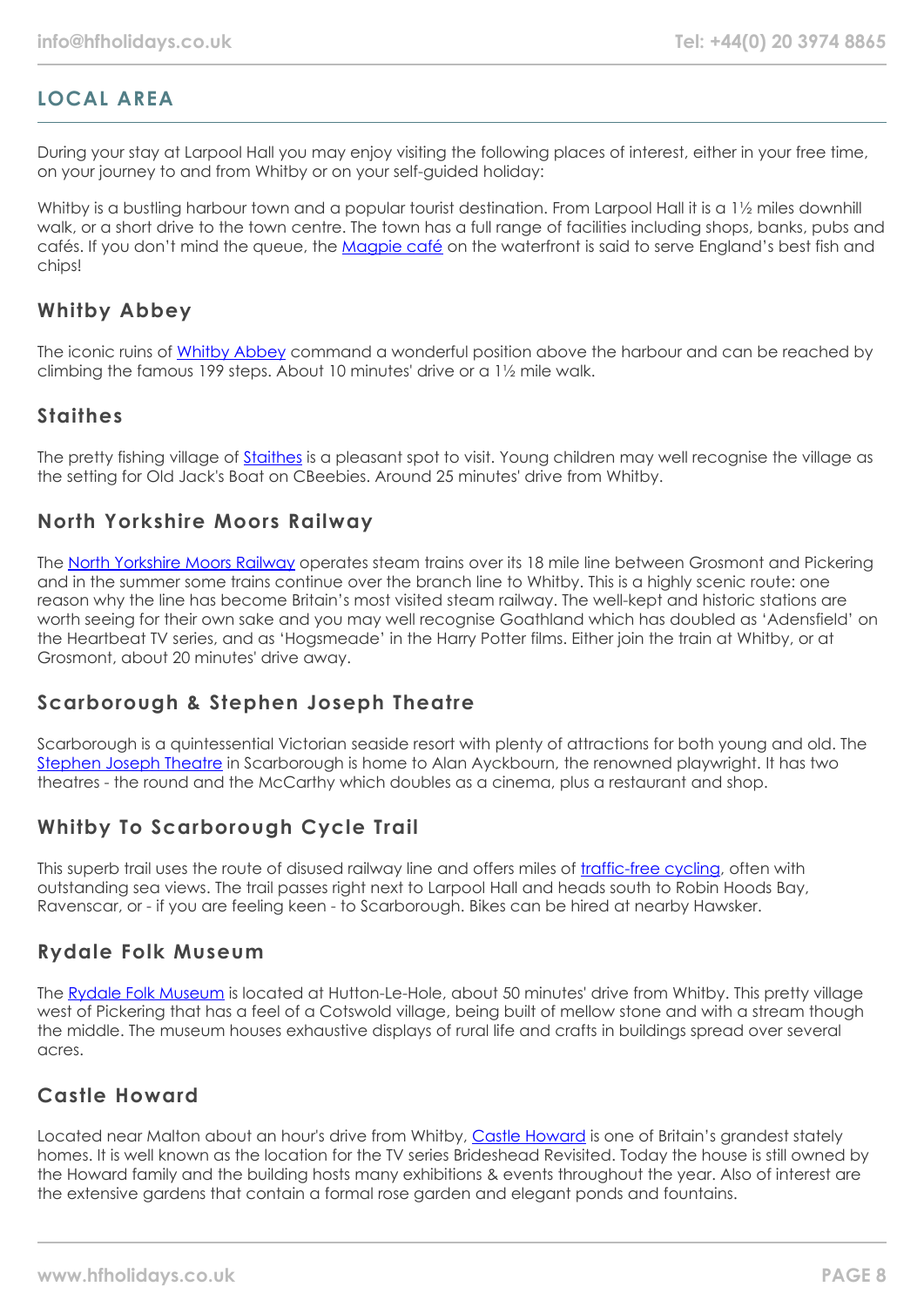# **York**

One of Britain's most attractive historic cities, York is about a 1 hour 20 minutes drive from Larpool Hall. Attractions include the [City Walls Trail](https://www.yorkwalls.org.uk/?page_id=3690), [York Minster](https://yorkminster.org/), the [National Railway Museum,](https://www.railwaymuseum.org.uk/) and the [Yorvik Viking](https://www.jorvikvikingcentre.co.uk/) [Centre](https://www.jorvikvikingcentre.co.uk/).

# **USEFUL HOLIDAY INFORMATION**

# **Essential Information**

"There's no such thing as bad weather, just the wrong type of clothing!" goes the adage. Come prepared for all eventualities and you'll walk in comfort as well as safety. Britain's famous for its changeable weather, so here's our advice on what to wear and bring.

#### **Essentials**

- Walking boots providing ankle support and good grip.
- A waterproof jacket and over-trousers
- Gloves and a warm hat (it can be chilly at any time of the year)
- Rucksack
- Water bottle (at least 1 litre capacity)
- A small torch (everywhere in winter, year round in mountains)

#### **Recommended**

- Several layers of clothing, which can be added or removed
- Specialist walking socks to avoid blisters.
- A first aid kit inc plasters– your leader's first aid kit doesn't contain any medication
- Sit mat (insulated pad to sit on when you stop for a break)

## **You Might Also Want**

- Walking poles, particularly useful for descents.
- Insect repellent
- Flask for hot drinks
- Rigid lunch box
- Gaiters
- Blister kit (eg Compeed) just in case
- Waterproof rucksack liner
- Sun hat and sunscreen (we may just get lucky and have some festive sunshine!)

#### **Denim jeans and waterproof capes are not suitable on any walks.**

# **Safety On Your Holiday**

Walks may be changed for safety reasons and are subject to a maximum and minimum number of guests.

Leaders always consider the safety of the group as a whole, and may need to alter or curtail the walk if the conditions dictate. Your leader may refuse to accept a guest while clothing, equipment or behaviour is unsuitable. In the event of a problem all leaders carry a mobile phone, first aid kit, group shelter, spare maps and a compass.

**Please note:** If you choose to leave the group your leader is no longer responsible for you.

If you have a particular health condition or disability please put this on your guest registration form. This information will be confidential to your leaders and the house manager, but leaders do need to take account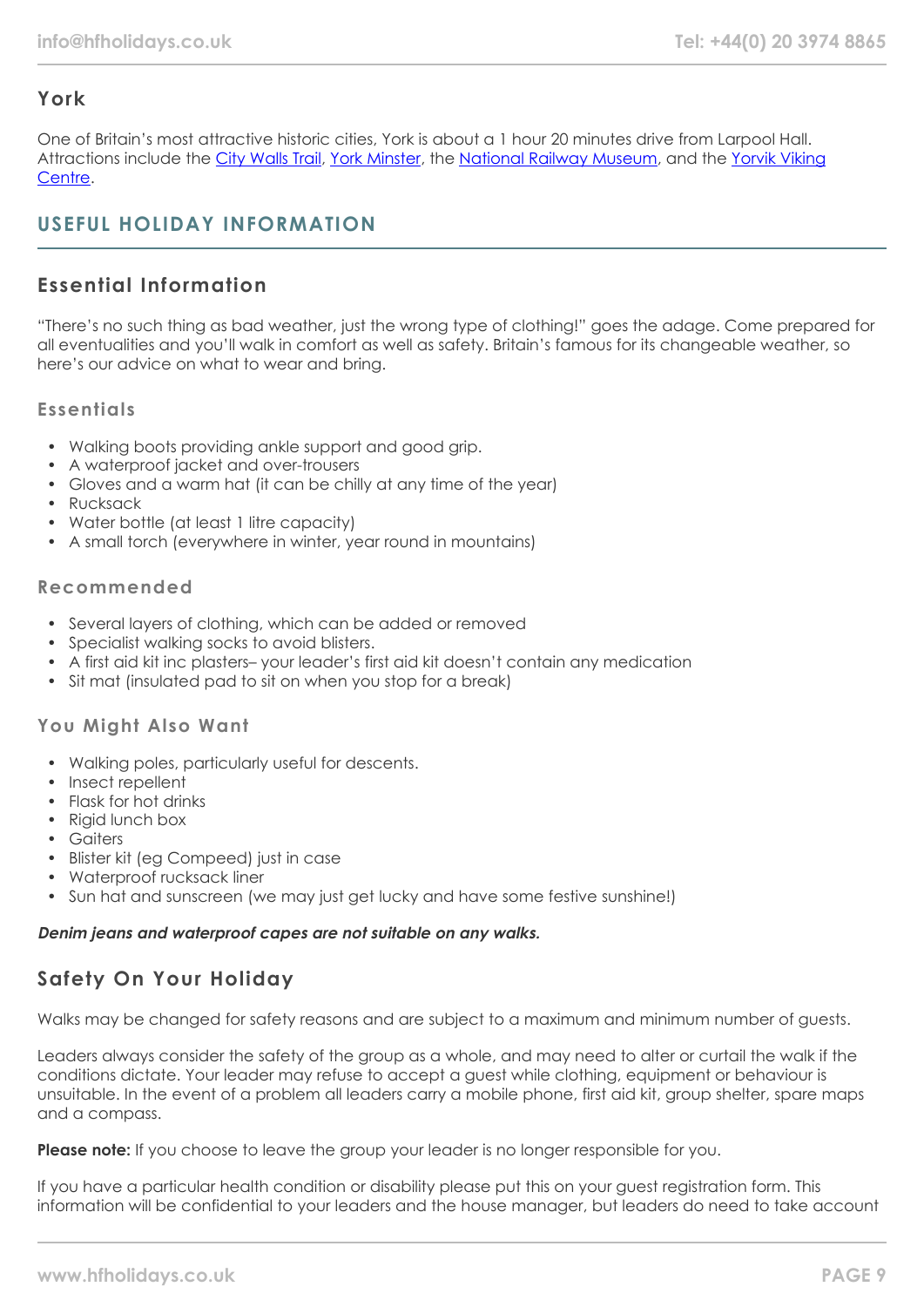of any issues when planning walks. Please carry a copy of these trip notes with you, or note down the contact phone number for your accommodation (details in the travel section) should you need them in case of emergency.

# **HOW TO BOOK**

When you're ready to book, you can choose to **book online** or book **over the phone**. Our website offers secure online booking for our holidays, is available 24/7, and offers more in-depth information about all our holidays. If you prefer to call us, our experienced and knowledgeable team are available to answer any specific questions you have and can offer guidance as to which holiday is best suited to your needs.

Our office is open: Monday to Friday: 9am – 5.30pm, Saturday: 9am – 1pm, Sunday & Bank Holiday Monday: closed

#### **PAYING YOUR DEPOSIT**

To secure the holiday of your choice, you will need to pay a deposit: UK & European Holidays: £150 per person and Worldwide Holidays: £250 per person. You can pay your deposit by debit or credit card with no additional card fees charged or make an online BACS payment directly into HF's bank account, please see details under BACS payments. You can also pay your deposit by cheque within seven days of booking. Cheques should be made payable to 'HF Holidays Ltd' with your booking reference / Order ID on the back.

#### **NON-MEMBER FEE**

Non-members can join our holidays by paying a Non-Member's fee of £30 per person per holiday. Alternatively, full membership is available from £100 – visit hfholidays.co.uk/membership for details.

#### **BACS PAYMENTS**

Please quote your booking reference / Order ID when you make your payment online: Bank Name: National Westminster Bank, Account Name: HF Holidays Limited, Account Number: 48904805, Sort Code: 60-00-01, IBAN: GB90NWBK60000148904805

Once we have received your booking and deposit, we will send a confirmation invoice to the lead name. Please check this carefully. For bookings 'with flights' it is essential that the names on your booking confirmation invoice match those on your passport for bookings overseas. Please advise us immediately of any errors. Any name changes after the balance of your holiday has been paid will be subject to a fee levied by the airline.

#### **MANAGE MY BOOKINGS**

Payments can also be made through the [Manage My Booking](https://www.hfholidays.co.uk/about-us/bookings/my-booking) function on our website. Click on the link at the top of our homepage. This is available to all customers who provide an email address at the time of booking.

#### **YOUR FINAL BALANCE**

Your final balance payment is due 6 weeks before departure if you are staying in an HF Holidays UK country house, 8 weeks before departure if you are travelling on one of our holidays in Europe and 10 weeks before departure if you are on a Guided Trail staying in one of our partner hotels or are travelling on a Worldwide holiday. As with paying your deposit, you can pay your final balance by debit or credit card, make an online BACS payment directly into HF's bank account or pay by cheque.

#### **TRAVEL INSURANCE**

Travel insurance is an important part of any booking and essential for one of our holidays. HF Holidays works with specialist. Insurance Brokers Campbell Irvine Direct. For more information or to obtain a quote call them on [01702 427 236](tel:01702427236) or visit [hfholidays.co.uk/insurance](https://www.hfholidays.co.uk/about-us/bookings/insurance)

#### **PEACE OF MIND**